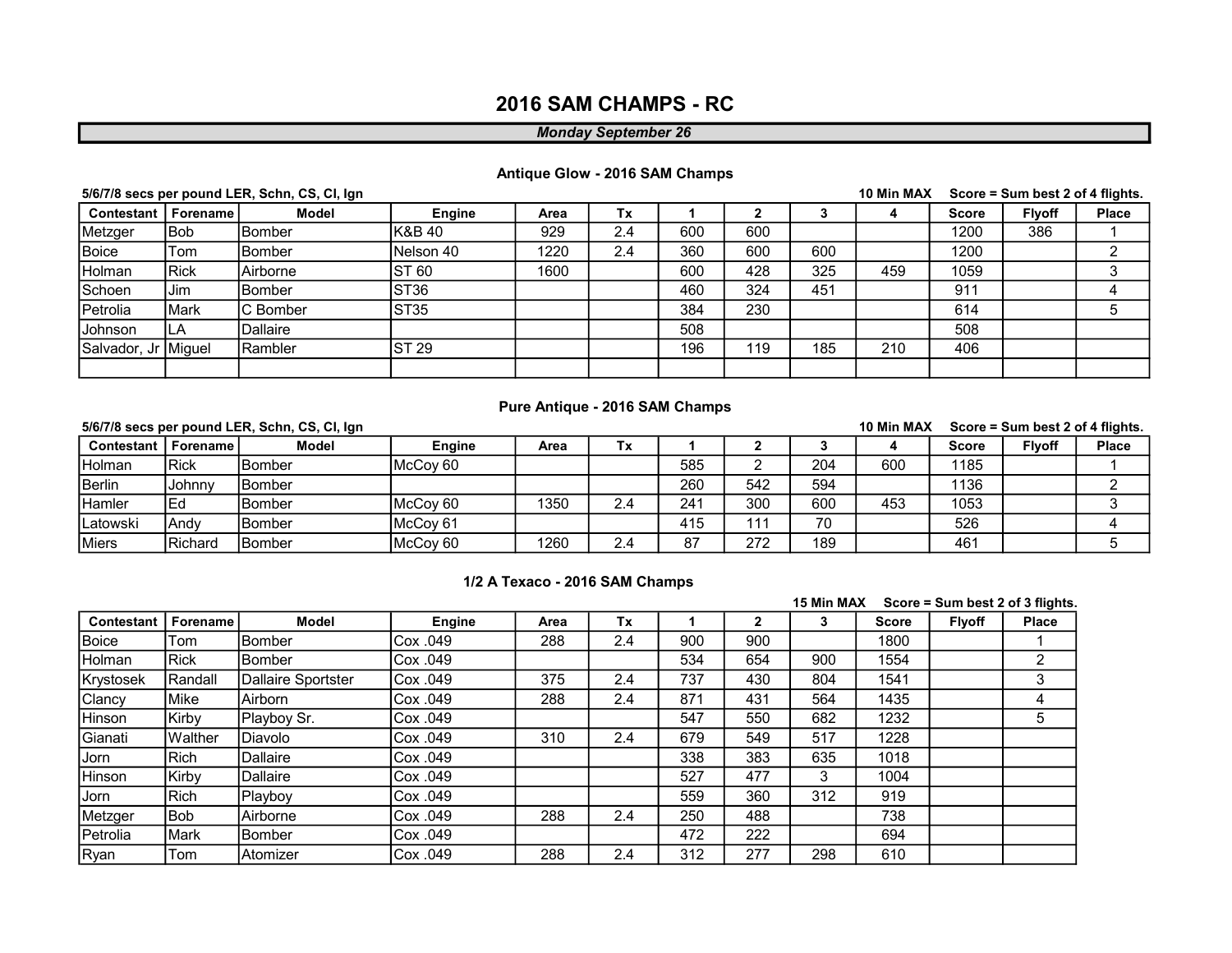| ouu<br>Jallo<br>.<br>ג נ<br><b>UU</b> | <b>ISalva</b><br>าดด | $ -$<br>HMiaue | والصالحة | ่^~<br>.049 | י∩ב |  | coc |  |  | 600 |  |  |  |
|---------------------------------------|----------------------|----------------|----------|-------------|-----|--|-----|--|--|-----|--|--|--|
|---------------------------------------|----------------------|----------------|----------|-------------|-----|--|-----|--|--|-----|--|--|--|

### Electric LMR - 2016 SAM Champs

| 90 Seconds |                 |                          |                  |      |     |     |     |     | 10 Min MAX |              | Score = Sum best 2 of 4 flights. |              |
|------------|-----------------|--------------------------|------------------|------|-----|-----|-----|-----|------------|--------------|----------------------------------|--------------|
| Contestant | <b>Forename</b> | <b>Model</b>             | Engine           | Area | Tх  |     |     |     |            | <b>Score</b> | <b>Flyoff</b>                    | <b>Place</b> |
| Harding    | 'Dave           | <b>IStardust Special</b> | NEU              | 1100 | 2.4 | 600 | 600 |     |            | 1200         |                                  |              |
| Gullett    | Hank            | Airborne 1600            | INeu             |      |     | 600 | 600 |     |            | 1200         |                                  |              |
| Wiseman    | Jim             | Zeek 900                 | IHacker A-30-12L | 900  | 2.4 | 600 | 361 | 470 |            | 1070         |                                  |              |
| Bartkowski | <b>IRichard</b> | <b>IRecord Hound</b>     | Outrunner        | 665  | 2.4 | 600 | 423 |     |            | 1023         |                                  |              |
| Galler     | lBob            | Dallaire                 | Chinese          | 600  | 2.4 | 442 | 555 | 409 |            | 997          |                                  |              |
| Dick       | <b>IRichard</b> | IStardust Special        |                  |      |     | 446 | 500 |     |            | 946          |                                  |              |

### Ohlsson Sideport - 2016 SAM Champs

|                |              | All Ohlsson sideport engines - 45 seconds LER |               |      |     |     |      |     | 7 Min MAX | Score = Sum best 2 of 4 flights. |               |              |
|----------------|--------------|-----------------------------------------------|---------------|------|-----|-----|------|-----|-----------|----------------------------------|---------------|--------------|
| Contestant     | Forename I   | <b>Model</b>                                  | <b>Engine</b> | Area | Tх  |     |      |     |           | <b>Score</b>                     | <b>Flyoff</b> | <b>Place</b> |
| <b>Clancy</b>  | <b>IMike</b> | IBennv Boxcar                                 | IO&R 60       | 710  | 2.4 | 251 | 371  | 212 | 420       | 791                              |               |              |
| <b>ISchoen</b> | Jim          | Clipper                                       | IOhlsson 60   |      |     | 282 | 367  | 334 |           | 701                              |               |              |
| Jorn           | l Rich       | Clipper                                       | Ohlsson 60    |      |     | 265 | 223  | 289 | 278       | 567                              |               |              |
| Holman         | IRick        | lBoxcar                                       | IO&R 61       |      |     | 289 | 183  |     |           | 472                              |               |              |
| Montebelli     | lGabriele    | <b>Benny Boxcar</b>                           | IOhlsson 60   | 710  | 2.4 | 420 | ∟OF∶ |     |           | 420                              |               |              |

### Tuesday September 27

### Class A Glow LER - 2016 SAM Champs

|                     |                 |                          |                |      |         |     |     |     | 7 Min MAX | Score = Sum best 2 of 4 flights. |               |              |
|---------------------|-----------------|--------------------------|----------------|------|---------|-----|-----|-----|-----------|----------------------------------|---------------|--------------|
| Contestant          | <b>Forename</b> | <b>Model</b>             | Engine         | Area | Channel |     |     |     |           | <b>Score</b>                     | <b>Flyoff</b> | <b>Place</b> |
| Salvador, Jr Miguel |                 | <b>Bomber</b>            | IST 19         | 430  | 2.4     |     | 288 | 313 | 179       | 601                              |               |              |
| Boice               | 'Tom            | <b>IBomber</b>           | INova Rossi 20 | 675  | 2.4     | 210 |     | 310 | 277       | 587                              |               |              |
| <b>Holman</b>       | <b>IRick</b>    | <b>IStardust Special</b> | INova Rossi 20 |      |         | 180 | 324 | 190 |           | 514                              |               |              |
| Latowski            | IAndv           | IBomber                  | <b>ST 19</b>   |      | 2.4     | 195 | 15  | 228 | 176       | 423                              |               |              |
| Metzger             | <b>IBob</b>     | <b>IFuBAR</b>            | IK&B 3.25      | 485  | 2.4     | 192 | 140 | 120 | 132       | 332                              |               |              |

# Class C Ignition - 2016 SAM Champs

|                    |                |                |                     |      |     |     |     |     | 9 Min MAX | Score = Sum best 2 of 4 flights.<br><b>Flvoff</b><br>Score |  |              |
|--------------------|----------------|----------------|---------------------|------|-----|-----|-----|-----|-----------|------------------------------------------------------------|--|--------------|
| Contestant         | Forename.      | <b>Model</b>   | <b>Engine</b>       | Area | Тx  |     |     |     |           |                                                            |  | <b>Place</b> |
| Hamler             | 1Ea            | Airborn 52"    | Spitfire            | 900  | 2.4 | 313 | 389 |     |           | 702                                                        |  |              |
| IGianati           | <b>Walther</b> | Airborn        | McCov 60            | 1014 | 2.4 | 341 | 292 |     |           | 633                                                        |  |              |
| <b>I</b> Berlin    | Johnnv         | IBomber        | McCov <sub>60</sub> |      |     | 358 |     | 233 |           | 591                                                        |  |              |
| <b>IMontebelli</b> | IGabriele      | <b>IBomber</b> | Ohlsson 60          | 1206 | 2.4 | 182 | 117 |     |           | 299                                                        |  |              |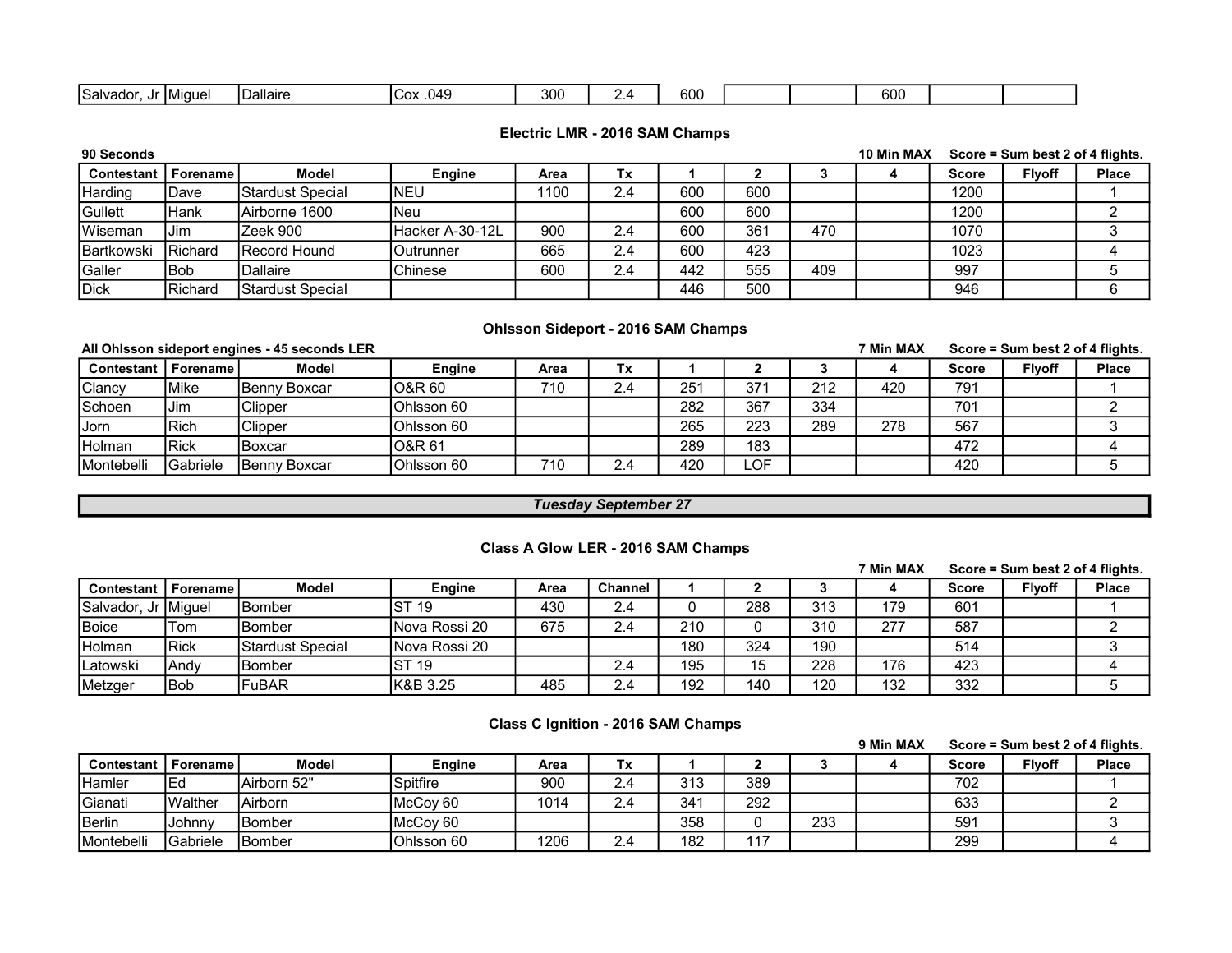#### Brown Jr. TEXACO - 2016 SAM Champs

|                 |                 |                |           |      |           |     | Unlimited |     | Score = Single best of 3 flights. |              |
|-----------------|-----------------|----------------|-----------|------|-----------|-----|-----------|-----|-----------------------------------|--------------|
| Contestant      | <b>Forename</b> | <b>Model</b>   | Enaine    | Area | Tv<br>' v |     |           |     | <b>Score</b>                      | <b>Place</b> |
| IShoen          | Jim             | 'Follv         | IBrown Jr |      |           | 178 | ר מ<br>ັ  | 288 | 327                               |              |
| <b>Latowski</b> | lAndv           | <b>Ibomber</b> | IBrown Jr |      |           |     |           |     |                                   |              |

### Class A Texaco - 2016 SAM Champs

#### 14 cc Glow/ignition, 8 cc Diesel

#### 15 Min MAX Score = Sum best 2 of 3 flights.

| <b>Contestant</b> | <b>Forename</b>   | <b>Model</b>   | <b>Engine</b>  | Area | Tx  |     |     |     | <b>Score</b> | <b>Flyoff</b> | <b>Place</b> |
|-------------------|-------------------|----------------|----------------|------|-----|-----|-----|-----|--------------|---------------|--------------|
| Jorn              | Richard           | <b>IBomber</b> | OS 20          |      |     | 489 | 834 |     | 1323         |               |              |
| IShoen            | Jim               | Bomber 800     | OS 20          |      |     | 390 |     | 702 | 1092         |               |              |
| <b>Krystosek</b>  | IRandall          | 'Kerswap       | Cox 051        | 300  | 2.4 | 353 | 51' | 289 | 864          |               |              |
| <b>IHinson</b>    | Kirbv             | <b>Bowden</b>  | ICox 51 Hvbrid |      |     | 214 | 524 |     | 738          |               |              |
| Montebelli        | <b>IGabrielle</b> | -ILu Lu        | Ericolino      |      |     | 182 | 117 |     | 299          |               |              |

### Electric Texaco - 2016 SAM Champs

| <b>Limited Battery see Table</b> |                   |                         |                 |      |     |      |      |              | Unlimited Score = Single best of 2 flights. |
|----------------------------------|-------------------|-------------------------|-----------------|------|-----|------|------|--------------|---------------------------------------------|
| Contestant                       | <b>Forename</b> I | <b>Model</b>            | Engine          | Area | Тx  |      | 2    | <b>Score</b> | <b>Place</b>                                |
| Hiner                            | Jack              | Airborn 52"             | lNeu            | 1369 | 2.4 | 1603 |      | 1603         |                                             |
| Harding                          | Dave              | <b>Stardust Special</b> | INEU            | 1100 | 2.4 | 494  | 1492 | 1492         |                                             |
| Galler                           | <b>Bob</b>        | IMG-2                   | lΗK             | 1800 | 2.4 | 1260 |      | 1260         | 3                                           |
| Gullett                          | Hank              | <b>Racer</b>            |                 | 2400 | 2.4 | 1156 |      | 1156         |                                             |
| <b>Bartkowski</b>                | <b>IRichard</b>   | <b>IRecord Hound</b>    | Feigo           | 665  | 2.4 | 1078 |      | 1078         |                                             |
| Meyer                            | Donald            | Lanzo Airborn           | Hyperion ZS4020 | 1000 | 2.4 | 881  |      | 881          | 6                                           |
| IWiseman                         | Jim               | <b>Bomber</b>           | Astro 010G      | 630  | 2.4 | 733  | 838  | 838          |                                             |

#### Wednesday September 28

#### Class B Glow LER - 2016 SAM Champs

|                       |               |                |               |      |      |     |     |     | 8 Min MAX | Score = Sum best 2 of 4 flights.<br><b>Flyoff</b><br><b>Score</b> |     |              |
|-----------------------|---------------|----------------|---------------|------|------|-----|-----|-----|-----------|-------------------------------------------------------------------|-----|--------------|
| Contestant   Forename |               | <b>Model</b>   | <b>Engine</b> | Area | ГΧ   |     |     |     |           |                                                                   |     | <b>Place</b> |
| Boice                 | Tom           | <b>IBomber</b> | Nelson 29     | 675  | 2.4  | 480 | 480 |     |           | 960                                                               | 681 |              |
| Salvador              | <b>I</b> Mike | Airfoiler      | <b>ST 35</b>  | 675  | 53.3 | 480 | 394 | 480 |           | 960                                                               | 566 |              |
| Petrolis              | <b>IMark</b>  | Playboy        | <b>ST 29</b>  |      |      | 480 | 460 | 480 |           | 960                                                               | 154 |              |
| Holman                | IRick         | lBomber        | INelson 29    |      |      | 480 | 150 | 392 |           | 872                                                               |     |              |
| Metzger               | lBob          | FuBAR          | lK&B 3.5      | 485  | 2.4  | 329 | 291 |     |           | 620                                                               |     |              |
| Ryan                  | Tom           | Tombov         | K&B 29        |      |      | 263 | 189 | 327 | 232       | 590                                                               |     |              |
| Salvador              | IMike Jr.     | <b>Rambler</b> | <b>ST 29</b>  |      |      | 143 |     |     |           | 143                                                               |     |              |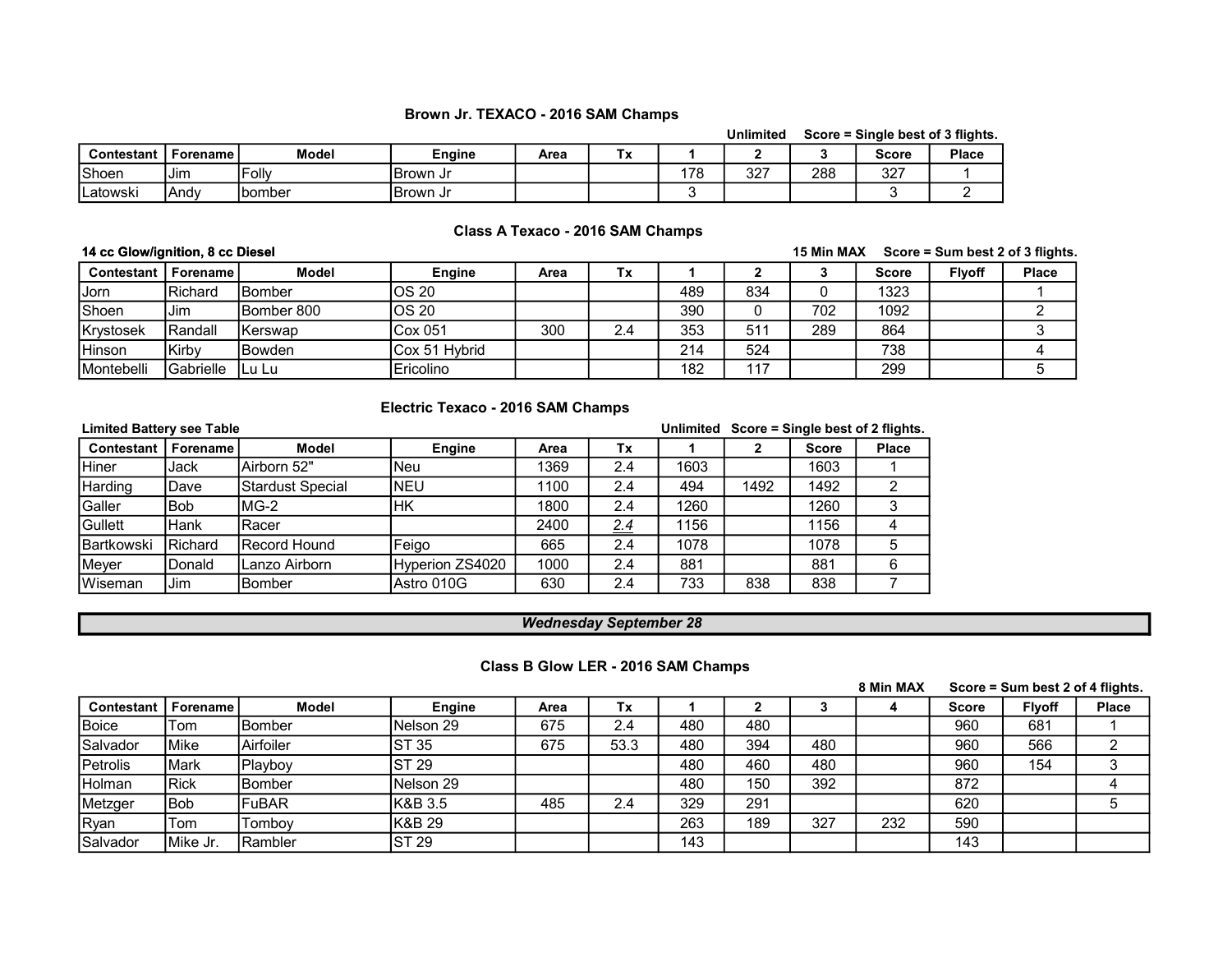### Class A Ignition - 2016 SAM Champs

|                     |               |                      |               |            |                |     |       |     | 7 Min MAX | Score = Sum best 2 of 4 flights. |               |              |
|---------------------|---------------|----------------------|---------------|------------|----------------|-----|-------|-----|-----------|----------------------------------|---------------|--------------|
| <b>Contestant</b>   | l Forename l  | <b>Model</b>         | <b>Engine</b> | Area       | <b>Channel</b> |     |       |     |           | <b>Score</b>                     | <b>Flyoff</b> | <b>Place</b> |
| Ryan                | Francis       | Playboy              | Elfin 19      |            |                | 420 | 383   | 420 |           | 840                              |               |              |
| <b>Berlin</b>       | <b>Johnny</b> | <b>Bomber</b>        | Shilen 19     |            |                | 420 | 420   |     |           | 840                              |               |              |
| Angus               | Walt          | Korda Diamond        | Elfin 2.49    | 2.85 sq ft | 26             | 420 | 352   | 410 | 257       | 830                              |               | ≏            |
| Latowski            | <b>Andy</b>   | Playboy              | IElfin 19     |            |                | 331 | 420   | 360 |           | 780                              |               |              |
| Hamler              | Ed            | Airborn 52"          | Elfin 2.49    | 340        | 2.4            | 269 | 295   | 377 | 382       | 759                              |               |              |
| Clancy              | Mike          | <b>Strato Streak</b> | Elfin 2.49    | 359        | 2.4            | 230 | 225   | 255 | 303       | 558                              |               |              |
| Holman              | Rick          | <b>I</b> Bomber      | Shilen 19     |            |                | 60  | 51    | 166 | 255       | 421                              |               |              |
| Salvador, Jr Miguel |               | Playboy              | Elfin 2.49    | 360        | 2.4            | 326 | ∟OF I |     |           | 326                              |               |              |

### Glow Texaco - 2016 SAM Champs

| 4 cc fuel per pound |                   |                |               | <b>Unlimited</b> | Score = Single best of 3 flights. |      |      |              |              |
|---------------------|-------------------|----------------|---------------|------------------|-----------------------------------|------|------|--------------|--------------|
| Contestant          | <b>Forename</b> I | <b>Model</b>   | <b>Engine</b> | Area             | Тx                                |      |      | <b>Score</b> | <b>Place</b> |
| <b>Boice</b>        | Tom               | IBomber        | IOS 75        | 1600             | 2.4                               | 2231 | 265  | 2231         |              |
| <b>I</b> Gianati    | IWalther          | <b>Airborn</b> | IPAW 40       | 1014             | 2.4                               | 1491 | 2177 | 2177         |              |
| <b>IWoodward</b>    | Joe               | <b>IBomber</b> | IPAW 40       |                  |                                   | 1052 |      | 1052         |              |
| Metzger             | 'Bob              | IAirborne      | IOS 40.43     | 799              | 2.4                               | 426  |      | 426          |              |

## Ignition Texaco - 2016 SAM Champs

| 4 cc fuel per pound |            |                             |                  | <b>Unlimited</b> |     | Score = Single best of 3 flights. |      |     |       |              |
|---------------------|------------|-----------------------------|------------------|------------------|-----|-----------------------------------|------|-----|-------|--------------|
| <b>Contestant</b>   | Forename I | <b>Model</b>                | <b>Engine</b>    | Area             | Тx  |                                   |      |     | Score | <b>Place</b> |
| <b>I</b> Berlin     | Johnny     | IBomber                     | OS 75            | 1600             | 2.4 | 1883                              |      |     | 1883  |              |
| <b>Harding</b>      | 'Dave      | <b>IWeather's Westerner</b> | <b>Brown Jr.</b> | 960              | 2.4 | 225                               | 1396 |     | 1396  |              |
| <b>Hamler</b>       | lEd        | Airborn 52"                 | Ohlsson 60       | 1350             | 2.4 | 681                               | 1069 | 598 | 1069  |              |

# Speed 400 LMR - 2016 SAM Champs

10 Min Max Score = Best 2 of 4 flights.

|                   |                 |                        |               |      |     |     |     | TU MIN MAX |     | $\text{score} = \text{best} \times \text{or} \text{4}$ ilignts. |               |              |
|-------------------|-----------------|------------------------|---------------|------|-----|-----|-----|------------|-----|-----------------------------------------------------------------|---------------|--------------|
| <b>Contestant</b> | Forename        | <b>Model</b>           | <b>Engine</b> | Area | Tx  |     |     |            |     | <b>Score</b>                                                    | <b>Flyoff</b> | <b>Place</b> |
| IBartkowski       | <b>Richard</b>  | ILanzo Stick Cabin     | Speed 400 6v  | 350  | 2.4 | 600 | 600 |            |     | 1200                                                            |               |              |
| Latowski          | lAndv           | <b>IFoot Westerner</b> | Speed 400 6v  |      |     | 600 | ∟OF | 600        |     | 1200                                                            |               |              |
| Schoen            | Jim             | lAirborne.             | Speed 400 6v  |      |     | 600 | 573 |            |     | 1173                                                            |               |              |
| Wiseman           | l Jim           | <b>IFubar</b>          | Speed 400 6v  | 419  | 2.4 | 473 | 454 | 545        | 600 | 1145                                                            |               |              |
| Meyer             | Donald          | Stardust Special       | Speed 400 6v  | 303  | 2.4 | 450 | 308 | 600        | 540 | 1140                                                            |               |              |
| Johnson           | LA              | Blitzkrieg             | Speed 400 6v  |      |     | 411 | 505 | 587        | 534 | 1121                                                            |               |              |
| Dick              | <b>IRichard</b> | IKerswap               | Sp 400        | 290  | 2.4 | 324 | 373 | 291        | 600 | 973                                                             |               |              |
| <b>Galler</b>     | lBob            | Airborn 52"            | Sp 400        | 380  | 2.4 | 404 | 358 | 453        | 503 | 956                                                             |               |              |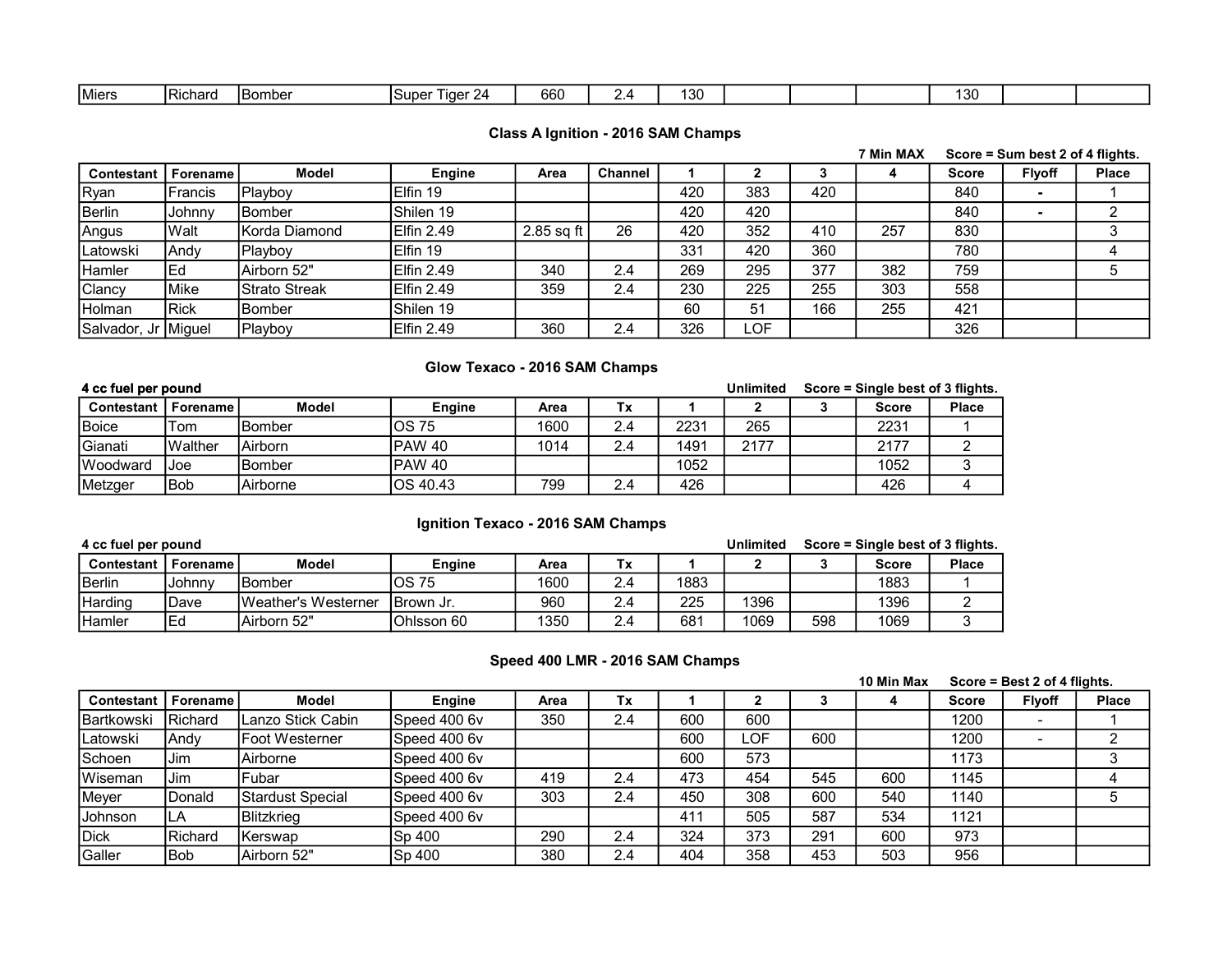| IClancv         | <b>IMike</b>    | Airborn        | Graupner 6y  | 288 | 2.4 | 466 | 320 | 365 | 362 | 831 |  |
|-----------------|-----------------|----------------|--------------|-----|-----|-----|-----|-----|-----|-----|--|
| <b>IWiseman</b> | Jim             | lRambler       | Speed 400 6v |     |     | 475 | 327 | 286 |     | 802 |  |
| <b>Hudgins</b>  | Donald          | Lanzo Bomber   | Speed 400 6y | 285 | 2.4 | 385 | 326 |     |     | 74. |  |
| Holman          | <b>IRichard</b> | <b>Kerswap</b> | Speed 400 6y |     |     | 327 | 371 |     |     | 698 |  |
| <b>IMiers</b>   | <b>IRichard</b> | 'Thunderbird   | Speed 400 6y | 366 | 2.4 | 287 | 247 | 277 |     | 564 |  |

# Electric Replica - 2016 SAM Champs

| 120 secs       |                 |                      | 10 Min Max    |      | Score = Sum of best 2 flights.            |     |     |     |              |               |              |
|----------------|-----------------|----------------------|---------------|------|-------------------------------------------|-----|-----|-----|--------------|---------------|--------------|
| Contestant     | Forename        | Model                | Enaine        | Area | $T_{\rm tot}$<br>$\overline{\phantom{a}}$ |     |     |     | <b>Score</b> | <b>Flvoff</b> | <b>Place</b> |
| <b>IGaller</b> | <b>IBob</b>     | IComet Clipper 32"   | Hacker 20     | 140  |                                           | 255 | 344 | 464 | 808          |               |              |
| <b>IDick</b>   | <b>IRichard</b> | <b>Strato Streak</b> | IRim Fire 200 | 150  | ∽                                         | 214 | 294 | 379 | 673          |               |              |

# Thursday September 29

|                     |               |                   |                |      |     |     |              |     | 9 Min MAX    | Score = Sum best 2 of 4 flights. |               |              |
|---------------------|---------------|-------------------|----------------|------|-----|-----|--------------|-----|--------------|----------------------------------|---------------|--------------|
| <b>Contestant</b>   | Forename      | <b>Model</b>      | <b>Engine</b>  | Area | Tx  |     |              |     | 4            | <b>Score</b>                     | <b>Flyoff</b> | <b>Place</b> |
| Metzger             | lBob.         | <b>Bomber</b>     | K&B 40         | 929  | 2.4 | 281 | 540          | 540 |              | 1080                             | 492           |              |
| Schoen              | Jime          | Airborn           | <b>ST 60</b>   |      |     | 540 | 540          |     |              | 1080                             | 362           | 2            |
| Gianati             | IWalther      | Airborn           | Super Tigre 40 | 1014 | 2.4 | 540 | 271          | 540 |              | 1080                             | 103           | 3            |
| Salvador, Jr Miguel |               | Kerswap           | ST 35          | 800  |     | 540 | 452          | 449 | $\Omega$     | 992                              |               | 4            |
| Johnson             | LA            | <b>Blitskrieg</b> | IOS Max        |      |     | 396 | 540          | 449 | 190          | 989                              |               | 5            |
| Woodward            | IJoe          | <b>Bomber</b>     | <b>ST 40</b>   |      |     | 446 | 540          | 342 |              | 986                              |               |              |
| Holman              | <b>Rick</b>   | Bomber            | ST35           |      |     | 392 | 519          | 383 | 288          | 911                              |               |              |
| McMahon             | Randv         | 900 Bomber        | K&B 40         | 900  | 2.4 | 454 | 382          | 343 | $\mathbf{0}$ | 836                              |               |              |
| Petrolia            | <b>Mark</b>   | Playboy           | <b>ST 35</b>   |      |     | 293 | 238          | 540 | 241          | 833                              |               |              |
| Schmenk             |               | <b>Bomber</b>     | K&B 35         |      |     | 309 | 384          | 273 | 344          | 728                              |               |              |
| Kern                | <b>IDavid</b> | Playboy           | lK&B 40        | 900  | 2.4 | 179 | 284          | 236 | 435          | 719                              |               |              |
| Holman              | <b>Rick</b>   | <b>Bomber</b>     | Jet 40         |      |     | 392 | $\mathbf{0}$ | 212 |              | 604                              |               |              |

### Class C Glow LER - 2016 SAM Champs

# Class B Ignition - 2016 SAM Champs

|                              |               |                |               |             |     |     |     |     | 8 Min MAX |       | Score = Sum best 2 of 4 flights. |              |  |
|------------------------------|---------------|----------------|---------------|-------------|-----|-----|-----|-----|-----------|-------|----------------------------------|--------------|--|
| <b>Contestant   Forename</b> |               | <b>Model</b>   | <b>Engine</b> | Area        | Гx  |     |     |     |           | Score | <b>Flyoff</b>                    | <b>Place</b> |  |
| Salvador, Jr Miguel          |               | lKerswap       | IForster 29   | 450         | 2.4 | 137 | 402 | 480 | 480       | 960   |                                  |              |  |
| <b>Holman</b>                | <b>IRick</b>  | IBomber        | McCoy 29      |             |     | 349 | 426 |     | 480       | 906   |                                  |              |  |
| Berlin                       | <b>Johnny</b> | <b>Bomber</b>  | Torp 29       |             |     | 250 | 328 | 321 | 275       | 649   |                                  |              |  |
| Miers                        | IRichard      | <b>IBomber</b> | IMcCov 29     | 660         | 2.4 | 297 | 204 | 83  |           | 501   |                                  |              |  |
| Hamler                       | lEd           | Plavbov Cabin  | Torpedo 29    | 510         | 2.4 | 106 |     | 394 |           | 500   |                                  |              |  |
| Angus                        | <b>I</b> Bob  | IKorda Diamond | McCoy .19     | $2.8$ sa ft | Ch7 | 177 | 302 | 193 | 189       | 495   |                                  |              |  |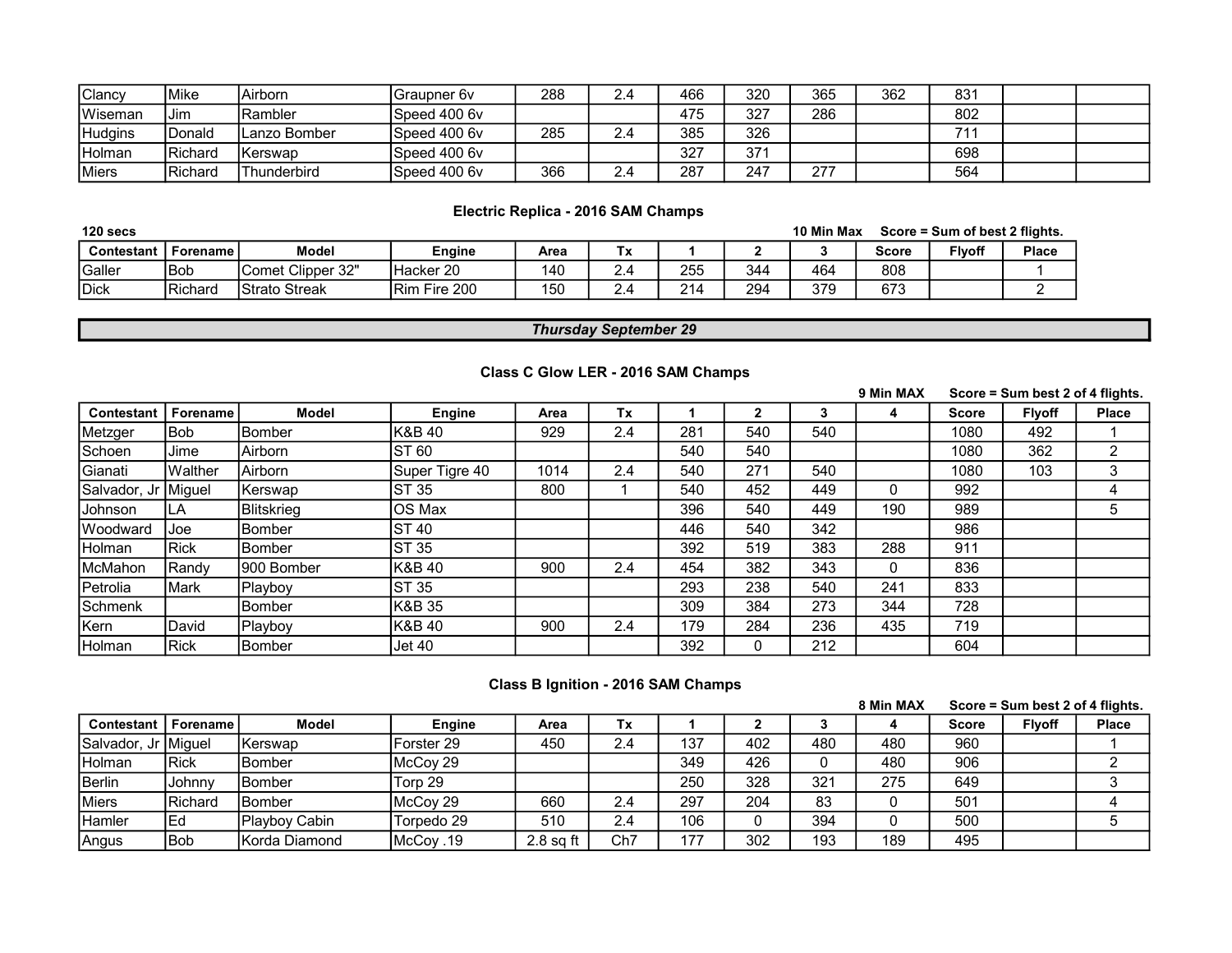| IAnaus | IWalt         | <b>IAscender</b> | Torp 29               | 2.85<br><br>sa ft | ጋፍ | 160        | 182 | $ -$<br>・・<br>$\sim$ | 162 | .344 |  |
|--------|---------------|------------------|-----------------------|-------------------|----|------------|-----|----------------------|-----|------|--|
| Berlin | <b>Johnny</b> | <b>IBomber</b>   | -29<br>IMcCov<br>ົົດນ |                   |    | つらの<br>∠∪⊾ |     |                      |     | 250  |  |

### Brown Jr. LER - 2016 SAM Champs

| 90 seconds LER    |                 |                            |                | <b>Unlimited</b> |      | Score = Single best of 3 flights. |     |     |              |              |
|-------------------|-----------------|----------------------------|----------------|------------------|------|-----------------------------------|-----|-----|--------------|--------------|
| Contestant        | . Forename l    | Model                      | Engine         | Area             | Tx   |                                   |     |     | <b>Score</b> | <b>Place</b> |
| Jorn              | <b>Rich</b>     | <b>Follv</b>               | ∣Brown Jr      |                  |      | 850                               | 419 |     | 850          |              |
| Schoen            | Jim             | <b>Follv</b>               | IBrown Jr      |                  |      |                                   | 756 |     | 756          |              |
| <b>I</b> Miers    | <b>IRichard</b> | Kloud Queen                | lWahl Brown Jr | 830              | 2.4  | 595                               | 395 | 630 | 630          |              |
| Salvador          | Mike            | IStandbv                   | IBrown Jr      | 896              | 53.5 | 371                               |     |     | 371          |              |
| <b>Montebelli</b> | <b>Gabriele</b> | Benny Boxcar               | IBrown Jr      | 710              | 2.4  | 102                               | 363 | 202 | 363          |              |
| <b>Harding</b>    | Dave            | <b>IWeathers Westerner</b> | IBrown Jr      | 956              | 2.4  | 213                               | 329 | 345 | 345          |              |

## 1/2 A Scale Duration - 2016 SAM Champs - 1/2 A Scale Duration

| 5.1 cc Cox Tank   |          |                  |            | 15 Min Max |          | Score = Sum of best 2 flights. |     |     |              |               |              |
|-------------------|----------|------------------|------------|------------|----------|--------------------------------|-----|-----|--------------|---------------|--------------|
| <b>Contestant</b> | Forename | <b>Model</b>     | Enaine     | Area       | Tv.<br>^ |                                |     |     | <b>Score</b> | <b>Flyoff</b> | <b>Place</b> |
| Hinson            | lKirbv   | <b>Avro Avis</b> | $Cox$ .050 |            |          | 572                            | 716 |     | 1288         |               |              |
| <b>Krystosek</b>  | IRandall | IM-17            | 0.049      | 290        | ⌒<br>، ے | 373                            | 520 | 563 | 1083         |               |              |
| <b>IRvan</b>      | Tom      | <b>Stahlwerk</b> | Cox .051   |            |          | 499                            | 226 | 335 | 834          |               |              |

#### Old Time Glider - 2016 SAM Champs -

|             |                 |                  |               |      |     |                          |     | 10 Min Max |              | Score = Sum of best 2 flights. |              |
|-------------|-----------------|------------------|---------------|------|-----|--------------------------|-----|------------|--------------|--------------------------------|--------------|
| Contestant  | <b>Forename</b> | <b>Model</b>     | <b>Engine</b> | Area | Tx  |                          |     |            | <b>Score</b> | <b>Flyoff</b>                  | <b>Place</b> |
| <b>Dick</b> | IRichard        | <b>IGnome 2m</b> |               | 670  | 2.4 | $\overline{\phantom{a}}$ | 196 | 134        | 330          |                                |              |
| Clancy      | <b>IMike</b>    | <b>Airborn</b>   |               | 490  | 2.4 | 130                      | 109 | 72         | 239          |                                |              |
| Galler      | lBob            | lThermic 100     |               | 1000 |     | 37                       | 60  | 126        | 186          |                                |              |
| Hamler      | lEd             | IKane            |               |      |     | 76                       |     | 103        | 180          |                                |              |

### Electric Wakefield - 2016 SAM Champs

| 60 seconds Run Time |             |                        |                    |      |     |     |     | 7 Min Max<br>Score = Best 2 of 3 flights. |               |              |              |
|---------------------|-------------|------------------------|--------------------|------|-----|-----|-----|-------------------------------------------|---------------|--------------|--------------|
| Contestant          | Forename I  | Model                  | <b>Motor</b>       | Area | Тx  |     |     |                                           | <b>Flvoff</b> | <b>Score</b> | <b>Place</b> |
| IHiner              | <b>Jack</b> | Stahl Gypsy            | <b>ISPEED 300G</b> | 196  | 2.4 | 351 | 420 | 420                                       |               | 840          |              |
| <b>Bartkowski</b>   | Richard     | l Fairlie Wakefield    | ISPEED 300G        | 199  | 2.4 | 420 | 348 | 334                                       |               | 768          |              |
| <b>IDick</b>        | Richard     | Gull                   | 5300               | 215  | 51  | 232 | 215 | 420                                       |               | 652          |              |
| <b>IWiseman</b>     | Jim         | <b>Cleveland Gull</b>  | ISPEED 300G        | 199  |     | 242 | 315 | 143                                       |               | 557          |              |
| Galler              | 'Bob        | <b>ICleveland Gull</b> | ISPEED 300G        |      |     | 157 | 265 | 148                                       |               | 422          |              |

Friday September 30